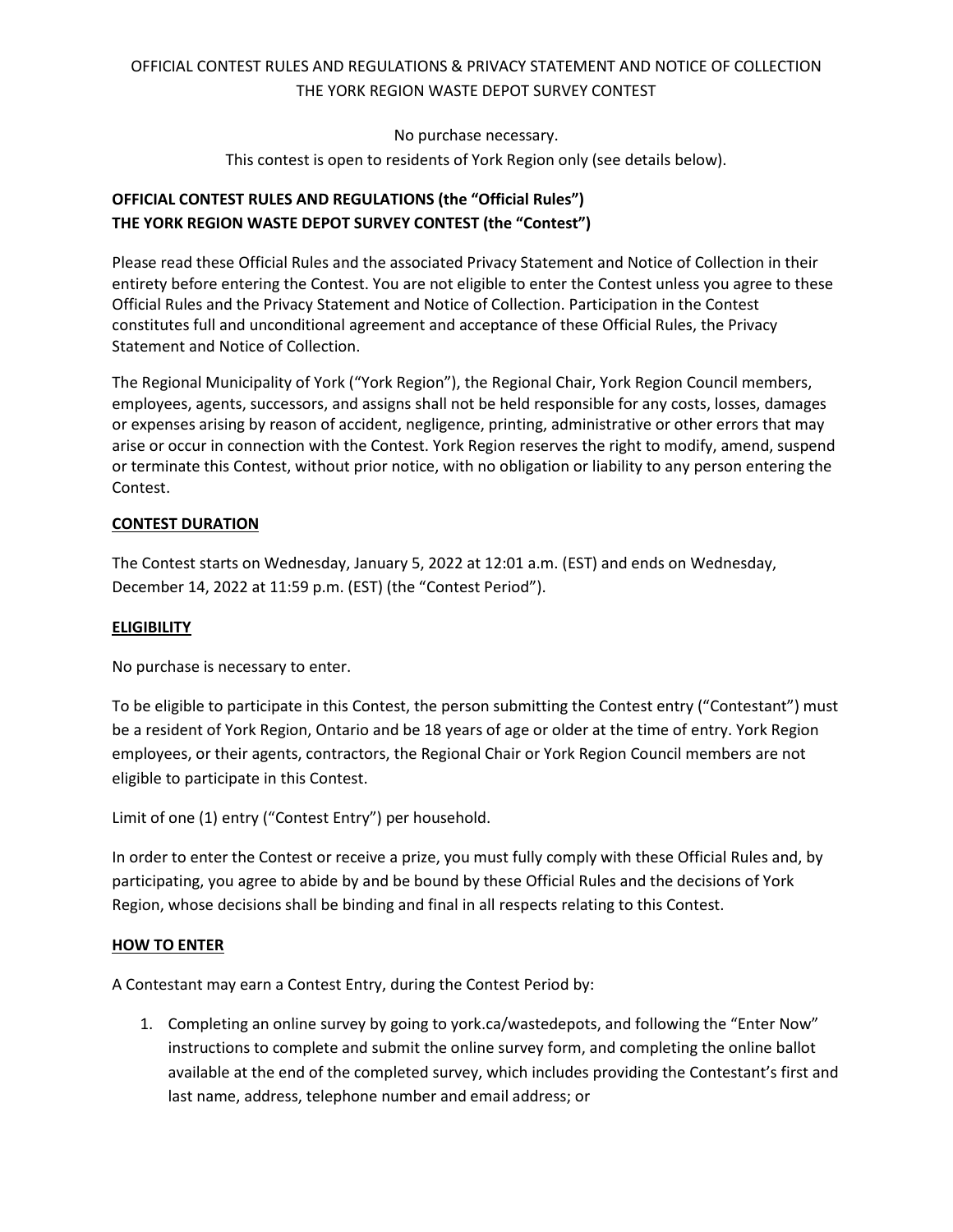2. Calling Access York at 1-877-665-6752 to request an alternative survey format or to receive a Contest Entry which includes providing the Contestant's first and last name, address, telephone number, and email address.

No purchase is necessary to enter the Contest.

All Contest Entries become the property of York Region.

#### **PRIZE DESCRIPTION**

There are three (3) fifty-dollar (\$50.00) Canadian Dollars restaurant e-gift cards to be won.

The odds of being selected depend on the number of eligible Contest Entries received.

No substitution, transfer or exchange of prize or election of cash in lieu of prize will be permitted. Any fees resulting from using or activating the gift cards are the responsibility of the prize winner, and no reimbursements will be given for these amounts by York Region. Prize winners are also responsible for monitoring any corresponding expiry dates for the gift cards.

### **CONTEST PRIZE DRAWS AND PRIZE WINNER NOTIFICATION**

The Contest draws will take place on the following dates:

- April 29, 2022 at 12:00 noon (EST);
- August 12, 2022 at 12:00 noon (EST); and
- December 14, 2022 at 12:00 noon (EST).

York Region will randomly select one (1) Contest Entry on each date from all eligible Contest Entries received. Contestants whose Contest Entry has been drawn ("Selected Contestant") will be notified by email or telephone and must meet the requirements for claiming a prize in order to be declared a prize winner. Contestants are limited to one (1) prize per household for the Contest.

#### **CLAIMING ANY PRIZE**

In order to be declared a prize winner, a Selected Contestant must:

- satisfy the Contest eligibility requirements;
- be reached by telephone or email by York Region within fourteen (14) days following the Contest draw;
- correctly answer, without assistance of any kind, a mathematical skill testing question; and
- sign and return within seven (7) days following its receipt, the Selected Contestant Declaration and Release form confirming compliance with the Official Rules, acceptance of the prize as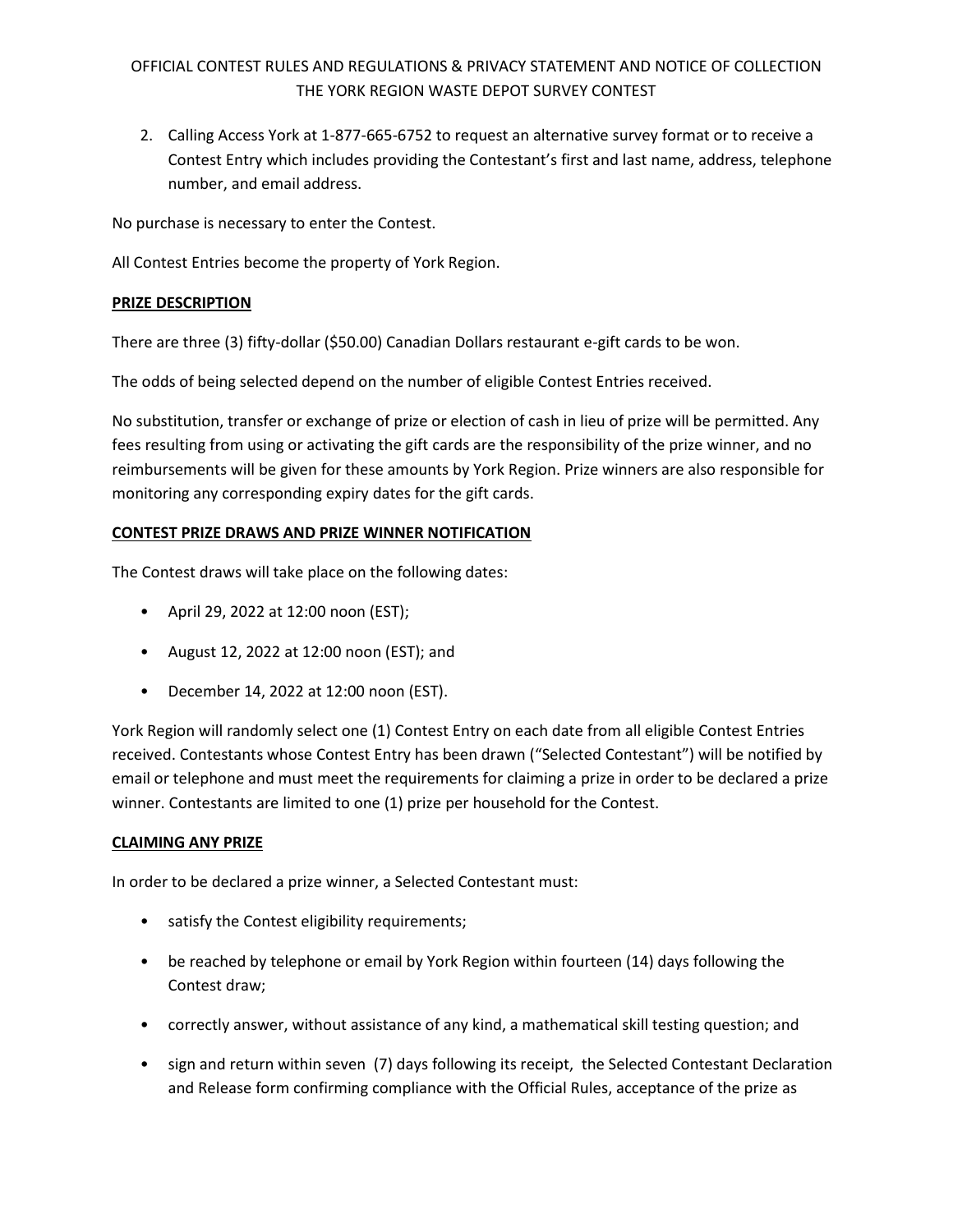awarded, and releasing York Region, including but not limited to, the Regional Chair and York Region Council members, employees, agents, successors, and assigns from any and all liability, claims, and actions of any kind arising from or in connection with the Contest or otherwise associated with the awarding, receipt, taking possession, and/or use or misuse of any prize, including any travel or transportation related thereto.

The Selected Contestant's failure to respect any of these conditions will result in the immediate disqualification of the Selected Contestant and an alternate potential winner will be randomly selected until a Contestant has been chosen who meets all of the applicable Contest conditions. York Region reserves the right, in its sole and absolute discretion to select another eligible Contest Entry, in which case all these provisions shall apply to such other eligible Contest Entry.

Once the Selected Contestant is declared a prize winner, the prize winner will be responsible for providing their email address to receive the prize. York Region is not responsible for delays in prize delivery beyond its control.

### **GENERAL RULES**

By entering this Contest, a Contestant agrees that:

- the Contestant has read and understands the Official Rules and the Privacy Statement and Notice of Collection;
- the Contestant agrees to release York Region, including but not limited to, the Regional Chair and York Region Council members, employees, agents, successors, and assigns from any and all liability, claims, and actions of any kind arising from or in connection with the Contest or otherwise associated with the awarding, receipt, taking possession, and/or use or misuse of any prize, including any travel or transportation related thereto; and
- the Contestant consents to the use of the Contestant's personal information being stored, used and processed for purposes concerning this Contest by York Region.
- the Contestant acknowledges and understands that York Region reserves the right in its sole discretion to modify, amend, suspend or terminate this Contest or any portion of it, for any reason whatsoever, without prior notice, and without obligation or liability to any person entering the Contest.

York Region, the Regional Chair and York Region Council members, employees, agents, successors and assigns shall not be held responsible for any costs, losses, damages or expenses arising by reason of accident, negligence, printing, administrative or other errors that may arise or occur in connection with the Contest.

York Region, the Regional Chair and York Region Council members, employees, agents, successors and assigns, do not assume any responsibility for any reason whatsoever, including any disruption to postal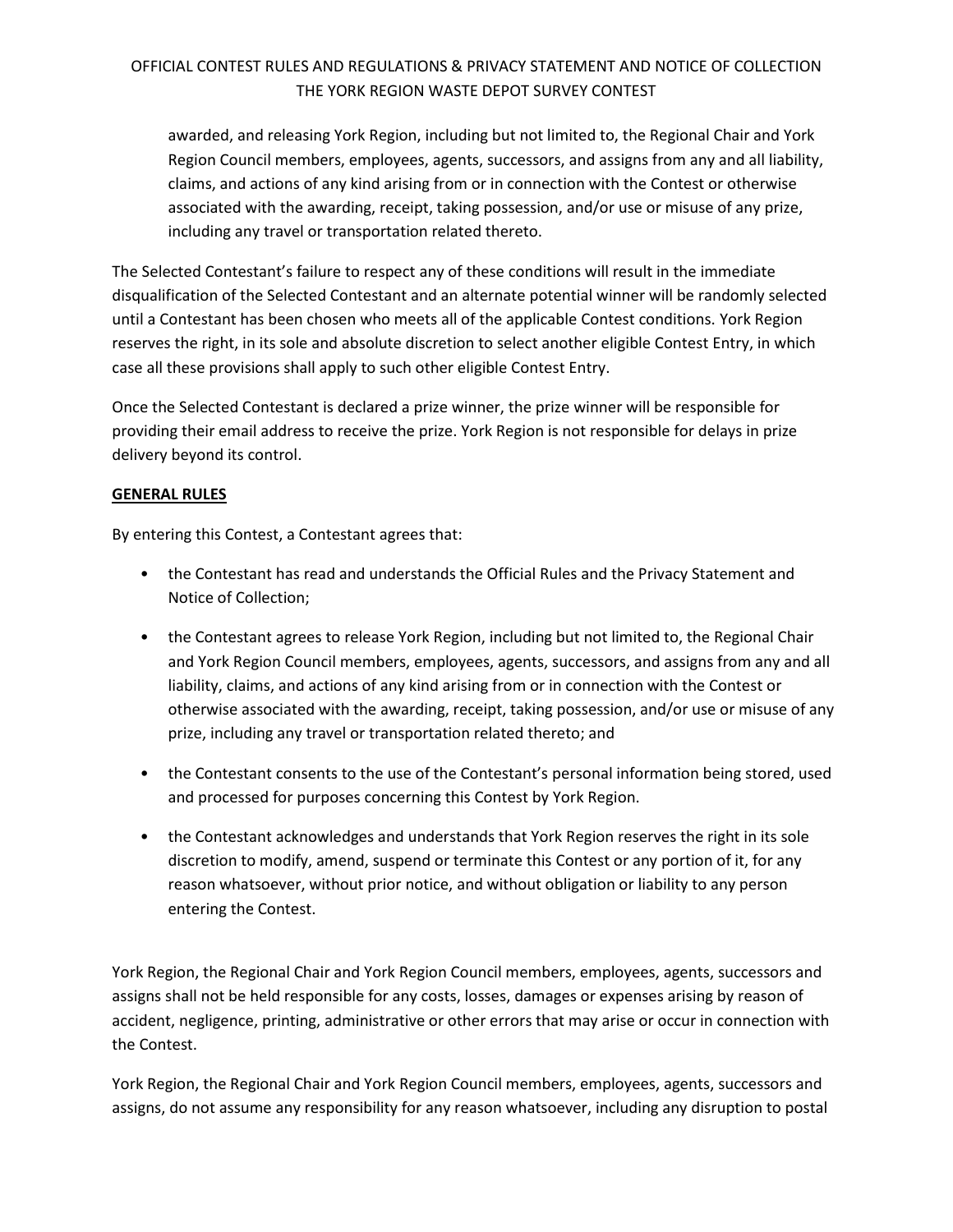service or to telephone network or lines, computer on-line systems, servers or providers, computer equipment, software or failure of any entry to be received because of technical problems on the internet or at any website, or any combination thereof, as well as lost, misdirected, or late entries which for any reason are not received or which are illegible, incomplete or irregular in any way.

York Region is entitled to interpret these Rules as required and its decision is final. This Contest and the terms and conditions contained in these Official Rules, shall be exclusively governed by and construed in accordance with the laws of the Province of Ontario, Canada and the federal laws of Canada applicable therein. Any dispute arising hereunder shall be adjudicated solely in the applicable court in Toronto, Ontario, Canada.

This Contest is subject to all applicable federal, provincial and municipal laws and regulations. Void where prohibited.

### **RIGHTS RESERVED**

York Region reserves the right, in its sole discretion to cancel or suspend this Contest should fraud, virus, bugs or other causes beyond the control of York Region corrupt the administration, security or proper play of the Contest. With respect to computer entries, York Region is not responsible for computer system, phone line, hardware, software or program malfunctions or other errors, failures or delays in computer transmissions or network connections whether human or technical in nature. Should multiple users of the same email account enter the contest and a dispute thereafter arise regarding the identity of the Contestant, the authorized subscriber of said email account at the time of entry will be considered the Contestant. "Authorized account subscriber" is defined as the natural person who is assigned an email address by an Internet access provider, online service provider or other organization which is responsible for assigning email addresses or the domain associated with the submitted email address. Automated entries are prohibited, and any use of such automated entries shall result in disqualification. York Region reserves the right at its sole discretion, to disqualify any individual (and all of their Contest Entries) who tampers with the entry process.

## Privacy Statement and Notice of Collection as it applies to THE YORK REGION WASTE DEPOT SURVEY CONTEST (the "Contest")

The Regional Municipality of York ("York Region") protects the personal information provided to York Region in accordance with applicable privacy laws. "Personal information" is information that can be uniquely identified with you. The personal information that will be collected and used for this Contest consists of your full name, address, telephone number and email address. York Region is collecting personal information in accordance the authority of the *Municipal Act, 2001*, S.O. 2001 c. 25 and the *Municipal Freedom of Information and Protection of Privacy Act*, R.S.O. 1990, c.M.56 for the purposes of your processing your entry and awarding the prizes.